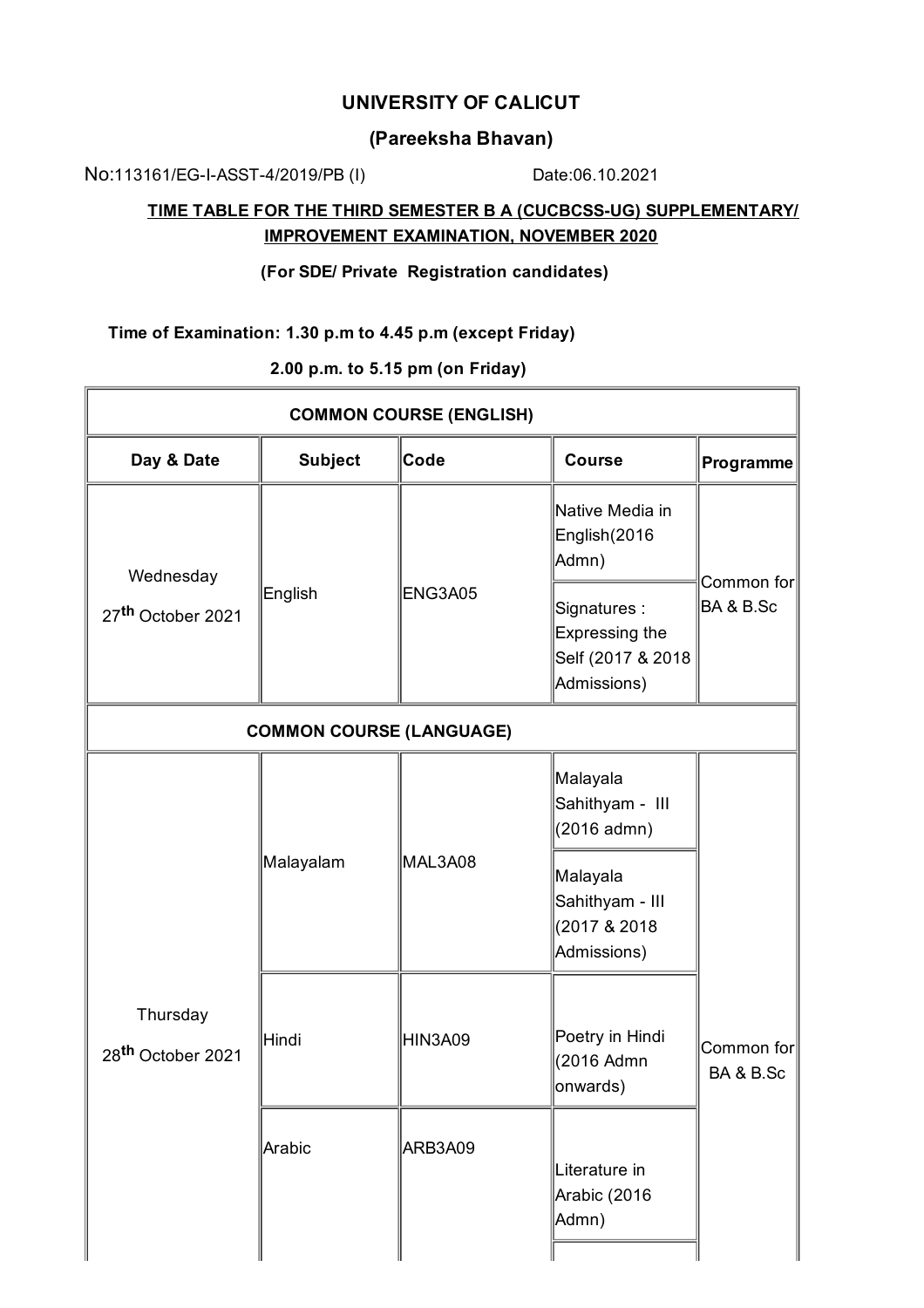| Thursday<br>28 <sup>th</sup> October 2021 | Arabic                   | ARB3A09        | Reading Arabic<br>Literature - II<br>(2017 & 2018)<br>Admissions) |                          |  |  |  |
|-------------------------------------------|--------------------------|----------------|-------------------------------------------------------------------|--------------------------|--|--|--|
|                                           | Urdu                     | URD3A09(1)     | Adab aur<br>Nazariyath                                            |                          |  |  |  |
|                                           | Sanskrit                 | SKT3A09(1)     | Drama &<br>Alankara                                               | Common for∥<br>BA & B.Sc |  |  |  |
|                                           | Tamil                    | <b>TML3A09</b> | Translation &<br>Communication<br>(2016 Admn)                     |                          |  |  |  |
|                                           |                          |                | Translation &<br>Communication<br>(2017 & 2018)<br>Admissions)    |                          |  |  |  |
|                                           | French                   | FRE3A09        | Literature in<br>French (2016<br>Admn)                            |                          |  |  |  |
|                                           |                          |                | Literature in<br>French (2017 &<br>2018 Admissions)               |                          |  |  |  |
| <b>CORE COURSE</b>                        |                          |                |                                                                   |                          |  |  |  |
| Friday<br>29 <sup>th</sup> October 2021   | Sociology                | SOC3B03        | Social Informatics                                                |                          |  |  |  |
|                                           | Economics                | ECO3B03        | <b>Quantitative Method for</b><br>Economic Analysis - I           |                          |  |  |  |
|                                           | <b>History</b>           | HIS3B03        | Informatics and History                                           |                          |  |  |  |
|                                           | <b>Political Science</b> | POL3B03        | Indian Government and Politics                                    |                          |  |  |  |
|                                           | Philosophy               | PHL3B03        | Methodology of Humanities<br>and Philosophy                       |                          |  |  |  |
|                                           | Sanskrit                 | SKT3B03        | Methodology of Ancient Indian<br>Tradition                        |                          |  |  |  |
|                                           | Malayalam                | MAL3B03        | Malayala Kavitha<br>Utharakhattam                                 |                          |  |  |  |
| Saturday<br>30 <sup>th</sup> October 2021 | Hindi                    | HIN3B03        | <b>General Informatics &amp;</b><br>Computer Application in Hindi |                          |  |  |  |